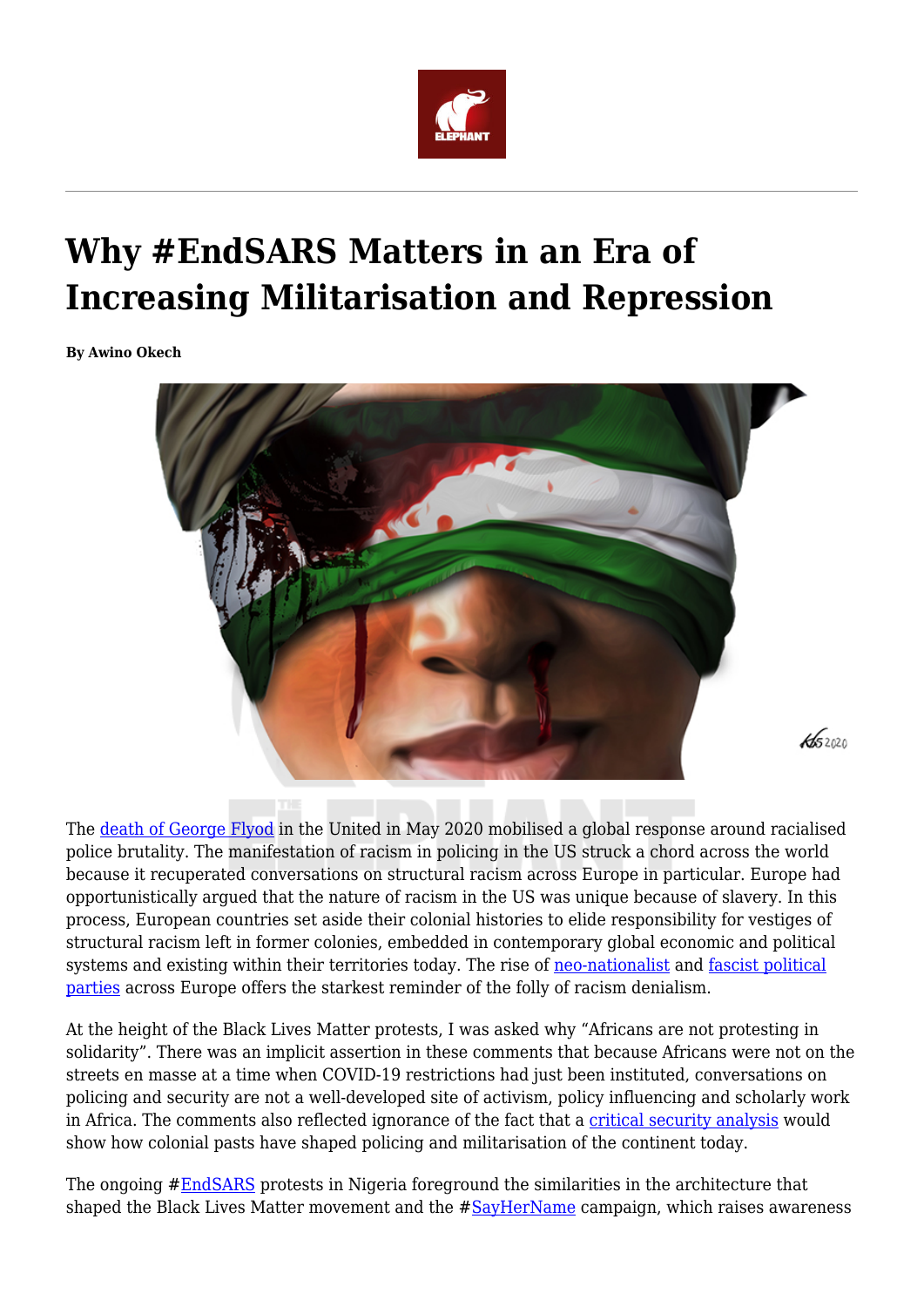about the often invisible names and stories of black women and girls who have been victims of racist police violence The similarities here lie in the regimes of carcerality that shape how black people are policed globally. [Carcerality](https://journals.sagepub.com/doi/full/10.1177/0886109919897576) refers to the collision of ideological, economic and legislative initiatives that develop punitive frameworks to inform how governments understand, use, respond to, and create "crime". Massive financial investments in law enforcement, surveillance technology and a commitment to aggressive punishment regimes form part of this framework. Carceral regimes are always racialised, gendered and classed, and driven by a logic that large sections of the population need to be violently managed through the regularisation of securitisation regimes, ostensibly to protect the privileged.

As we hold space for Nigerians agitating for better ways to govern their security and safety, I turn to Kenya to draw similarities to these carceral regimes. The central argument here is that we cannot delink the conversations to [defund the police](https://www.theguardian.com/us-news/2020/jun/05/defunding-the-police-us-what-does-it-mean) in the US and #EndSARS in Nigeria from broader debates around increasing militarisation across African countries as part of a claim to dealing with insurgent groups. The convergence between increased security expenditure, surveillance and domestic policing occurs in contexts (as I have argued [elsewhere](https://www.tandfonline.com/doi/abs/10.1080/23802014.2018.1502048)), where the socio-economic conditions that impoverish the majority remain ignored by the political class while security expenditure is ramped up. The contradiction between increasing resources to criminalise and incarcerate people impoverished by government policies rather than curb the conditions that create a lack of freedom, safety and security is stark.

## **Securitisation and militarisation of Kenya**

In chronicling the legislative amendments and tracing the accompanying increases in security expenditure in Kenya, I offer a window into how governments develop and sustain paramilitary and/or policing units that operate extrajudicially. Parliaments, as primary sites within which these laws are passed, and the politicisation of security generate the power for units such as Nigeria's Special Anti-Robbery Squad (SARS) to act outside the law.

Kenya's military expenditure rose to Sh121.82 billion in 2019, up from Sh116.19 billion in 2018. This is a rise from the 2018/19 spending of Sh109 billion to Sh121 billion. In 2017, the Kenya government received, Sh1 billion worth of drone equipment to help with anti-terrorism surveillance. This increased expenditure occurs against the backdrop of legal amendments in 2015 that increased the role of the Kenya Defence Forces (KDF) in domestic security and that removed the role of Parliament in providing parliamentary oversight on the budget and functions of KDF and the requirement for the Defence Cabinet Secretary to report to Parliament. The amendments also gave the chief of the defence forces the authority to deploy KDF in civilian operations and established an auxiliary reserve force comprising forest guards and the National Youth Service to be deployed alongside KDF in situations of emergency, unrest and disorder.

The convergence between increased security expenditure, surveillance and domestic policing occurs in contexts where the socio-economic conditions that impoverish the majority remain ignored by the political class while security expenditure is ramped up.

This increase in military expenditure and legislative cushioning is extended to the militarisation of the police through the modernisation programme. In 2017, the government unveiled 500 police vehicles, including 25 mine resistant personnel carriers and 30 armoured personnel carriers, which were to be deployed to various "hot spot areas". During the 2017 general elections, paramilitary units, such as the General Service Unit (GSU), the administration police and the Kenya Wildlife Service, used excessive lethal force to [disperse protests mainly in opposition areas](https://www.hrw.org/report/2017/10/15/kill-those-criminals/security-forces-violations-kenyas-august-2017-elections), which led to loss